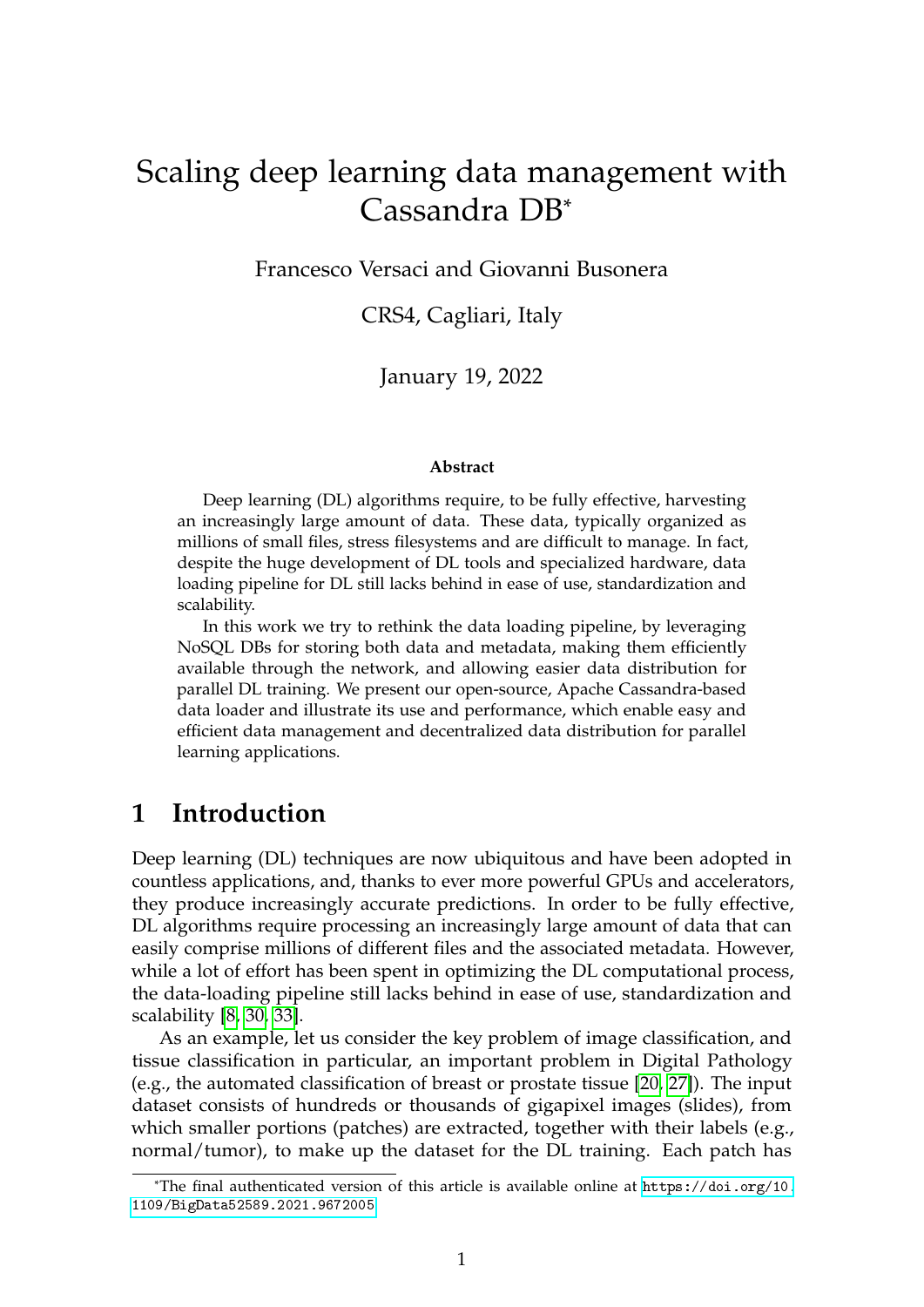complex metadata that need to be tracked (coordinates within the slides, patient id, date, etc.) and which also need to be taken into account when creating train, test and validation sets. For example, patches must be divided into splits (e.g., train, validation, etc.) according to the patient id, and some target balance between classes in the training dataset (i.e., labels) is usually desired (e.g., 1:1 normal/tumor).

The typical workflow [\[16\]](#page-17-2) requires some custom program to build the DL dataset, which will consist of millions of small files, saved in a filesystem, with their path encoding the split and class to which they belong (e.g., train/normal, validation/tumor, etc.). This process presents many drawbacks, affecting both usability and performance:

- The dataset is static and if some changes are required (e.g, a different train/validation ratio) this could imply recreating or moving millions of files.
- The user needs a custom way to keep track of the metadata (e.g., a database or a CSV file), since he might need them at later stages of the processing.
- To allow parallel access to the dataset (e.g., for a distributed training or for different trainings working on the same dataset) one needs to either move the data to a network storage (which would decrease dramatically the data-loading performance) or set up a parallel filesystem, which is a complex task requiring dedicated hardware and careful configurations, while still often underperforming when accessing small files [\[5,](#page-16-0) [13,](#page-17-3) [19,](#page-17-4) [21\]](#page-17-5).

In this work we show how these problems can be addressed by adopting a data management strategy based on NoSQL databases, which can be leveraged to achieve horizontal scalability and low-latency access to the training data and metadata, via a user-friendly, flexible interface.

To illustrate our strategy we have developed an Apache Cassandra-based [\[17\]](#page-17-6) data-loading module, which is focused on image classification and is being integrated with the DeepHealth Toolkit [\[4\]](#page-16-1). However, its design and architecture are of general interest and applicability.

The contributions are summarized as follows:

- We present a scalable strategy, based on Cassandra DB, to easily and efficiently manage data and metadata for DL.
- We describe a newly developed data loader, which implements our proposed management strategy, and analyze its performance and use.
- We extend the EDDL library [\[4\]](#page-16-1), using Message Passing Interface (MPI), to support synchronized data parallelism.
- We show how our data loader can be used to easily distribute data, in a decentralized way, among the workers participating in a distributed training.

The rest of this manuscript is structured as follows. Section [2](#page-2-0) provides some technology background. In Sec. [3](#page-3-0) we describe the high-level design of our dataloading module, while its implementation is detailed in Sec. [4.](#page-5-0) Section [5](#page-7-0) presents and discusses the empirical performance of the data loader, and Sec. [6](#page-12-0) focuses in particular on distributed training. Finally, Sec. [7](#page-15-0) points the reader to the software and Sec. [8](#page-15-1) concludes the manuscript.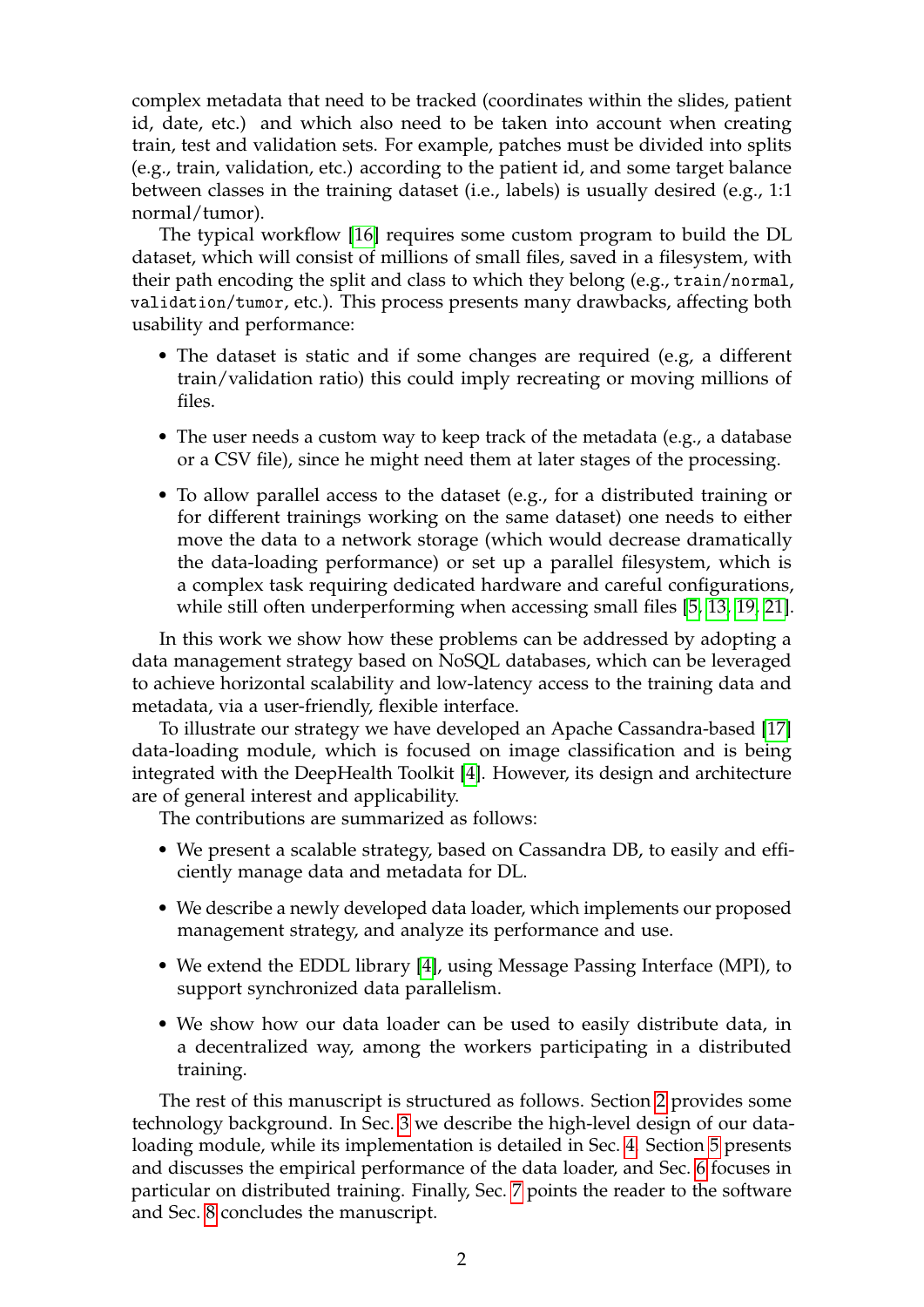### <span id="page-2-0"></span>**2 Background**

#### **2.1 Related work**

Within the TensorFlow framework, an approach to mitigate the small file problem is provided by TFRecord [\[28\]](#page-18-3), which is a serialization format that allows for efficient loading and saving of datasets to/from disks, by grouping more records into bigger files, and also allows the saving of labels along with the features. However, it does not support random access to the saved items (and hence, e.g., global shuffling of the dataset), nor it removes the disk and network bottlenecks when accessing the data.

An interesting approach for dealing with parallel filesystem bottlenecks in a distributed context has been adopted in [\[14\]](#page-17-7): instead of allowing full access to the dataset, each node is allowed to view only a subset of the data and the authors have developed a custom, multi-threaded data stager which reads partitioned data from GPFS and distributes them to the computing nodes via MPI calls. Yet, this procedure amounts to a static pre-distribution of data and hence cannot handle image metadata nor it can support random access to the images.

FanStore [\[32\]](#page-18-4) presents a more general approach to overcome filesystem bottlenecks, by developing a custom, MPI-based, parallel filesystem, which exposes a POSIX interface, and is tailored for DL application. It offers good scalability, but since it exposes a filesystem interface, is not designed to easily handle image metadata.

A further step in overcoming parallel filesystem bottlenecks by completely avoiding communications can be seen in [\[15\]](#page-17-8), where instead of transferring the data needed for the training, they are generated in real-time in each computing node. This technique, however, can be applied only in limited contexts, in which training is run on synthetic data.

There have also been approaches connecting DL frameworks to key-value DBs (e.g., the *ml-pyxis* plugin for PyTorch, which leverages the Lightning Memory-Mapped Database [\[22\]](#page-18-5)), but they lack the scalability and flexibility of the data loader presented in this paper.

#### **2.2 DeepHealth Toolkit**

The DeepHealth Toolkit [\[4\]](#page-16-1) is an open-source DL toolkit, particularly focused on enabling easy DL adoption in the medical field. It is written in  $C^{++}$ , exposes  $C^{++}$ and Python APIs, and it natively supports cloud computing. Our data-loading module is written to interface with the DeepHealth Toolkit, but it may be adapted, without too much effort, to work with other popular DL frameworks, such as TensorFlow or PyTorch.

#### **2.3 Apache Cassandra**

NoSQL databases are data storage systems which support high availability and horizontal scalability, at the expense of lower consistency guarantees than standard SQL databases [\[7\]](#page-17-9). Apache Cassandra [\[17\]](#page-17-6) is a distributed, decentralized and highly scalable NoSQL DB, it is a free and open-source project and is widely adopted both in industry (e.g., Netflix, Uber [\[6\]](#page-17-10)) and big data analytics contexts [\[25\]](#page-18-6) (e.g., in the CERN ATLAS project [\[26\]](#page-18-7)). As for the performance, Apache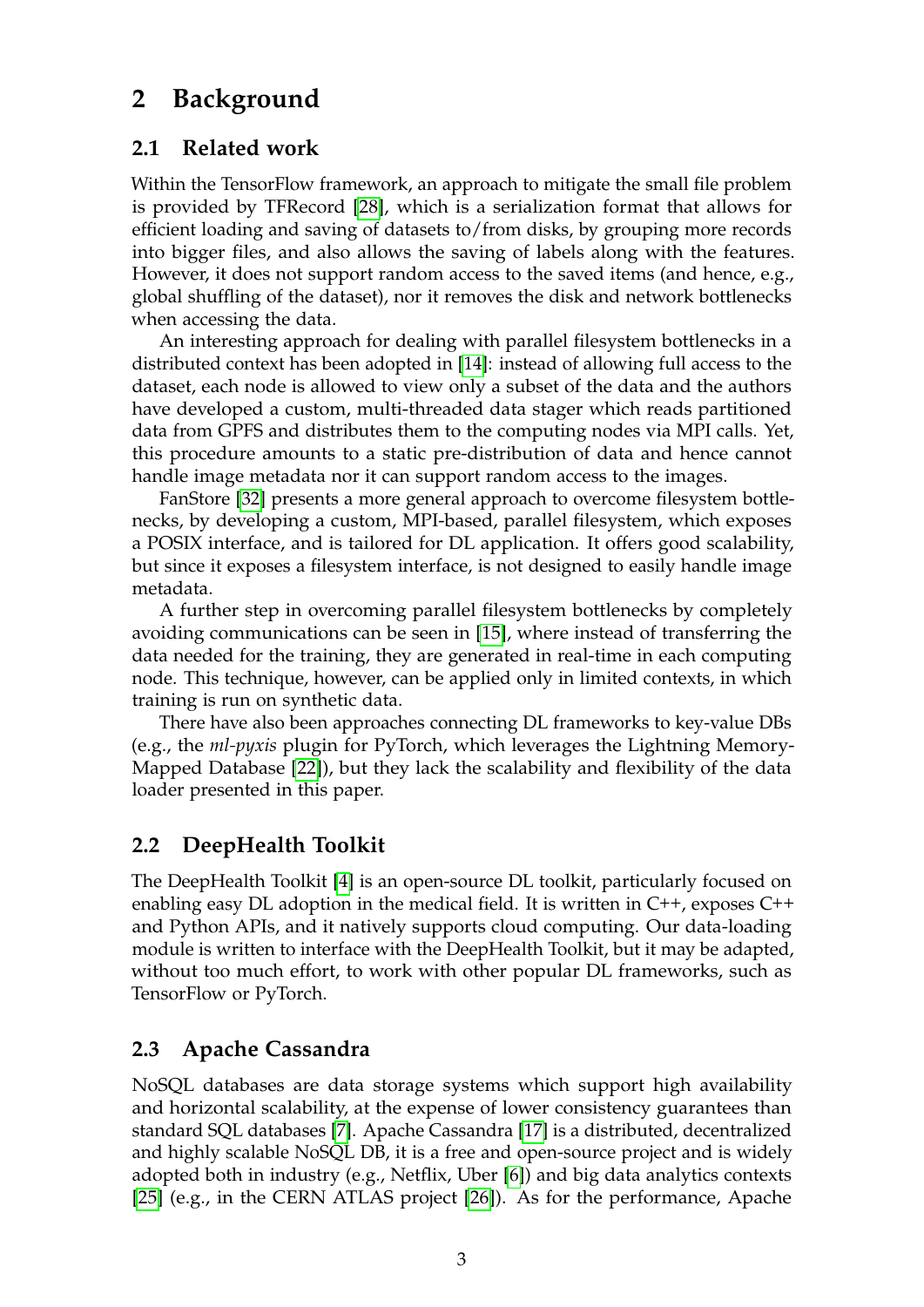Cassandra offers low-latency (typically less than a millisecond), high-bandwidth, concurrent accesses to the stored data, while supporting easy scalability, high availability and tunable data redundancy. Also, it does not require special hardware (apart from fast disks and/or large memory) and thus it could even be installed on the very same computing nodes, if needed.

# <span id="page-3-0"></span>**3 Architecture**

Our effort in rethinking the data loading pipeline is twofold, having both usability and performance objectives:

- we aim at storing and accessing features and metadata uniformly, i.e., using the same system (Cassandra DB in our case) for both;
- we want to allow scalable, flexible and fast network access to the data;
- we aim at offering dynamic, random access to the data, allowing full, unrestricted access to the dataset (since every DL training algorithm based on Stochastic Gradient Descent needs that data is sufficiently – ideally uniformly – reshuffled after every epoch [\[10\]](#page-17-11));
- we want to decouple storage and splits management, so that different datasets (also insisting on the same set of images) may be used, also concurrently, whenever needed (e.g., initial tests can be run on a smaller subset of data, and subsets with different characteristics can easily be obtained and explored by filtering according to metadata);
- we want to simplify the data distribution in parallel DL training.

#### **3.1 Workflow**

The workflow that we have designed to achieve the previous objectives is the following:

- All the images that might be needed for DL are saved as BLOBs in the Cassandra DB (details in [3.2\)](#page-4-0), together with labels and metadata, and are identified by a UUID, thus allowing collision-free, distributed, uncoordinated data insertion [\[18\]](#page-17-12).
- The DB is queried to get the full list of UUIDs and the metadata which are required for creating the splits.
- The splits (expressed as lists of UUIDs) are then created automatically, based on target values and constraints involving metadata (see [4\)](#page-5-0).
- Finally, during the training and validation phases, when the data are needed they are efficiently pre-fetched by their UUID, and fed to the DL library.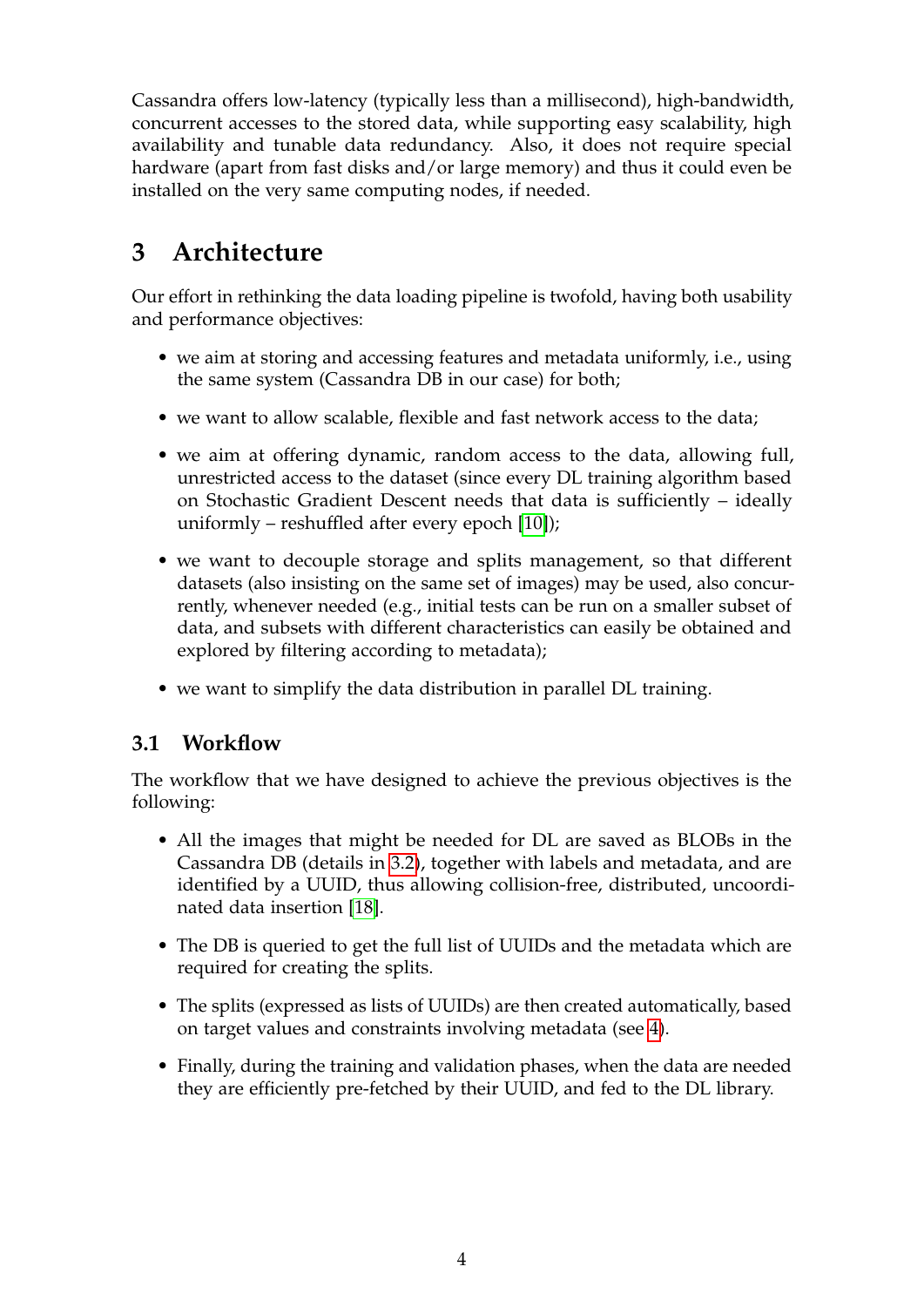#### <span id="page-4-0"></span>**3.2 Data model**

When designing data models for NoSQL databases, particular attention must be devoted to choosing which keys to adopt and which tables to denormalize, since from these initial choices it will depend which queries will be allowed and how the system will perform when answering them. To allow both a fast retrieval of data as well as an easy access to metadata, we have chosen to organize datasets in three tables:

- **metadata** by nat Each record of this table contains all the metadata, the label, and a randomly generated UUID. Its partition keys are the "natural" ones of the dataset, plus the label (see example below).
- **data\_by\_uuid** Records in this tables contain only the minimum data needed by the training, i.e., the BLOB of the image files, the label, and finally the UUID as primary key.
- **metadata\_by\_uuid** This (optional) denormalized table contains all the fields of metadata\_by\_nat, but it has the UUID as primary key.

This data organization is extremely flexible and can easily be adopted in most image classification contexts.

### **3.3 CQL tables**

The user has to identify the required metadata for each dataset that wants to use, and create the appropriate tables to store data and metadata in the Cassandra DB. The list of columns is then passed to the data loader (see Sec. [4](#page-5-0) and the example in Listing [1\)](#page-6-0), that will accordingly use these columns when creating the splits.

As an example, here is a minimal CQL description of the tables that might be needed for the automated tissue classification.

```
CREATE TABLE tissue_patches.metadata_by_nat (
  patient_id text, // e.g., P1234
  slide_num int, // e.g., 5 (out of 10, for this patient)
  x int, // x coordinate within slide
  y int, // y coordinate within slide
  label int, // e.g., 0 = normal, 1 = tumoralpatch id uuid, // e.g., 3d50c252 -9e14 -47c3 ...
  \overline{PRIMARY KEY} ((patient_id, slide_num, label), x, y)
) ;
CREATE TABLE tissue_patches.data_by_uuid (
  patch_id uuid ,
  label int,
  data blob, // image file (JPEG, TIFF, etc.)
  PRIMARY KEY ( ( patch_id ) )
) ;
CREATE TABLE tissue_patches.metadata_by_uuid (
  patient_id text,
  slide_num int ,
  x int ,
  y int ,
  label int,
  patch_id uuid ,
  PRIMARY KEY ( ( patch_id ) )
) ;
```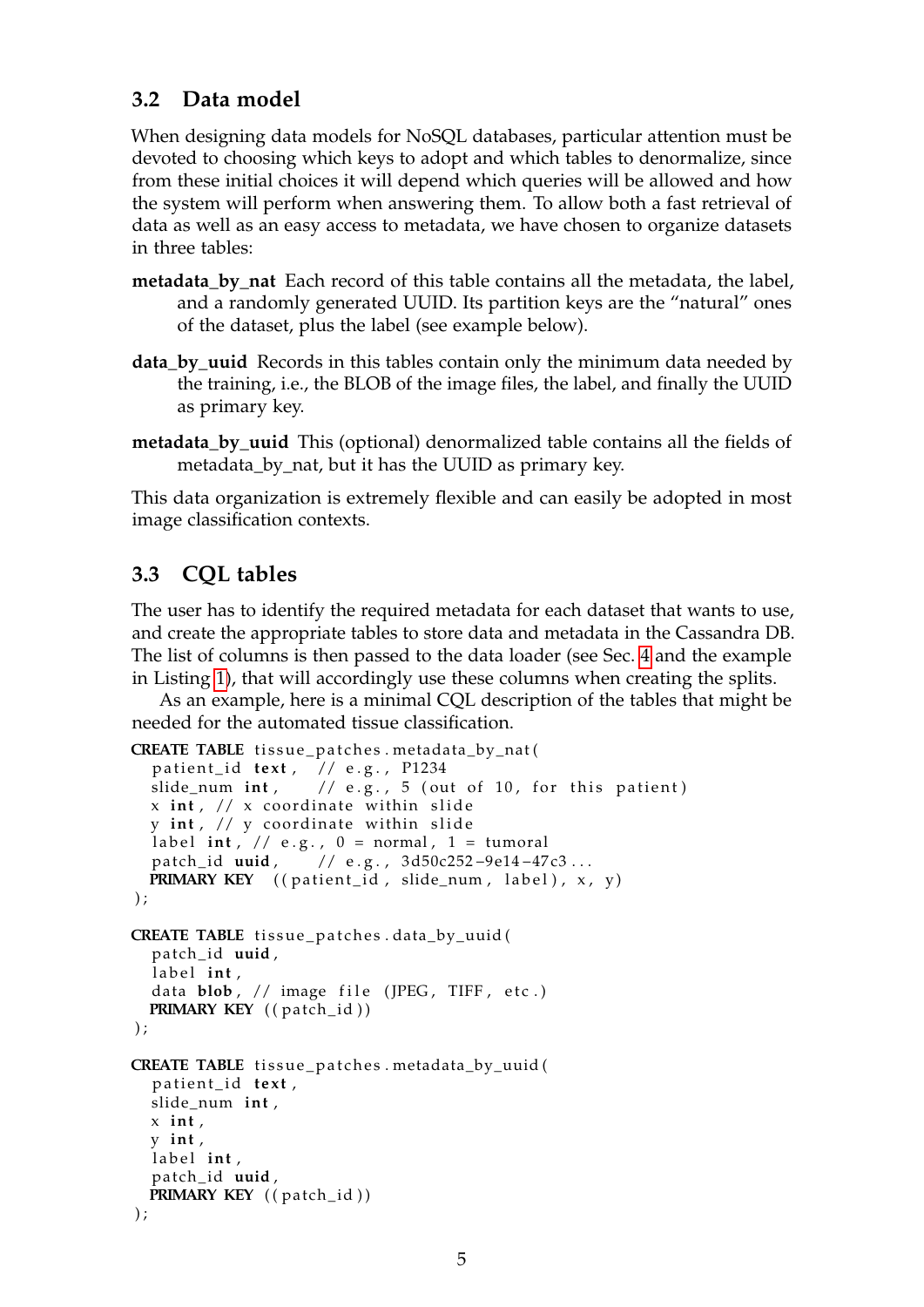

<span id="page-5-2"></span>Figure 1: System architecture diagram of our data loader. Images are extracted from the raw dataset and pre-processed to be inserted, together with relevant metadata, in the Cassandra DB. The DB is subsequently queried to build the list of splits and to fetch images and labels whenever needed by the DL application.

The *metadata\_by\_nat* table is used when creating the splits, and allows to efficiently retrieve the full list of patients, slides and labels and to fetch the UUIDs of the patches for any given patient/slide/label combination. Once we have these data it is relatively easy $^1$  $^1$ to ask the system, e.g., to create 5 splits, with different patients in each split, using a total of 1 million patches with size ratios  $[5, 2, 1, 1, 1]$  among the 5 splits, and keep balanced labels (1:1 normal/tumor ratio).

The splits are expressed as lists of UUIDs and, once they have been created, they can easily be saved and loaded as needed. Subsequently, the training process will only need to access the *data\_by\_uuid* table, via efficient queries to single-row partitions. Note that more than one data table may be created, e.g., one might also want to save a color-normalized dataset, along with the original one.

Finally, the optional *metadata\_by\_uuid* table can be used at later stages of the DL workflow. E.g., when analyzing the training results one might want to trace misclassified patches back to the slides from which they have been extracted, to check for systematic errors in the original labeling.

### <span id="page-5-0"></span>**4 Implementation**

The data loader module is written in  $C_{+}$  and Python, and it is made up of three main classes (as shown in the system architecture diagram of Fig [1\)](#page-5-2):

**CassandraListManager** This high-level Python class takes care of creating the splits, given the desired target parameters. Details in Sec. [4.1.](#page-6-1)

<span id="page-5-1"></span><sup>&</sup>lt;sup>1</sup>The problem of optimally partitioning the dataset into splits is in general NP-hard. However, since in practice optimality is not required, some quick heuristics can be adopted to obtain an approximate solution [\[11\]](#page-17-13).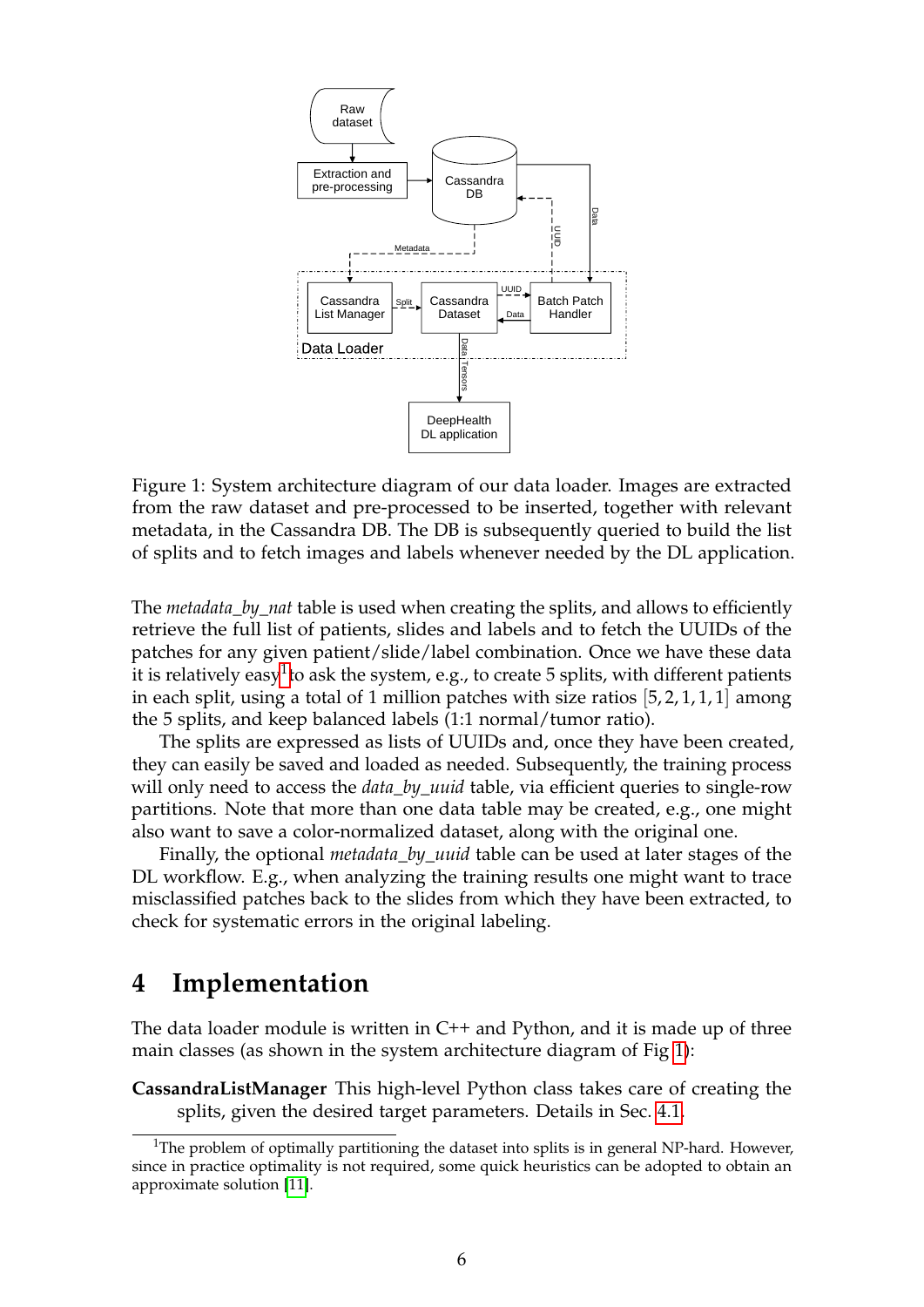- **BatchPatchHandler** This low-level C++ class (with Python bindings exposed via pybind11 [\[23\]](#page-18-8)) takes care of efficiently retrieving a batch of features and labels. It accepts in input a list of UUIDs and applies data-augmentation via the ECVL library [\[4\]](#page-16-1), if needed. Details in Sec. [4.2.](#page-7-1)
- **CassandraDataset** This is the main interface for using the data loader. It is written in Python and offers simple methods to load split files and fetch batches of data (features and labels). Its use is pretty straight-forward, as can be seen in the minimal example in Listing [1.](#page-6-0)

<span id="page-6-0"></span>**Listing 1** Example of data-loader use

```
from cassandra_dataset import CassandraDataset
from cassandra . auth import PlainTextAuthProvider
## Cassandra c o n n e c t i o n p a r a m e t e r s
ap = PlainTextAuthProvider ( username= ' user ' , password= ' pass ' )
cd = CassandraDataset ( ap , [ ' cassandra −db ' ] )
## C r e a t e ( and s a v e ) l i s t o f s p l i t s
cd. init_listmanager (
  table='tissue_patches.metadata_by_nat', id_col='patch_id',
  partition\_cols = ['patient_id', 's]ide_name', 'label'],split\_ncols = 1, num\_classes = 2cd . read_rows_from_db ( )
cd. init_datatable (table='tissue_patches.data_by_uuid')
cd.\sph{split}\_set{split}\_ratio=[7,2,1], maxpatches=1000000)cd.save_splits('splits/1M_3splits.pckl')
## One− l i n e a l t e r n a t i v e :
## l o a d an a l r e a d y e x i s t e n t l i s t o f s p l i t s
# cd . l o a d _ s p l i t s ( ' s p l i t s / 1 M _ 3 s p l i t s . p c k l ' )
epochs = 50s p l i t = 0 # t raining
cd.set_batchsize(32)
for _ in range ( epochs ) :
    cd. rewind_splits (shuffle=True)
    for _ in range(cd.num_batches[split]):
         x, y = cd. load_batch (split)
         ## feed features and labels to DL engine [...]
```
#### <span id="page-6-1"></span>**4.1 CassandraListManager – Split creation**

The automatic creation of splits works as follows:

- First, the list of Cassandra DB partitions is read.
- Then, the list of UUIDs contained in each partition is read and they are aggregated based on the chosen keys (e.g., patches are aggregated based on patient\_id, so that patches of the same patient will all belong to the same split and thus will either be in the training or in the validation set).
- Each aggregated partition (group) is assigned to a split, so that the target values for each split and class are approximately met. (In more detail, the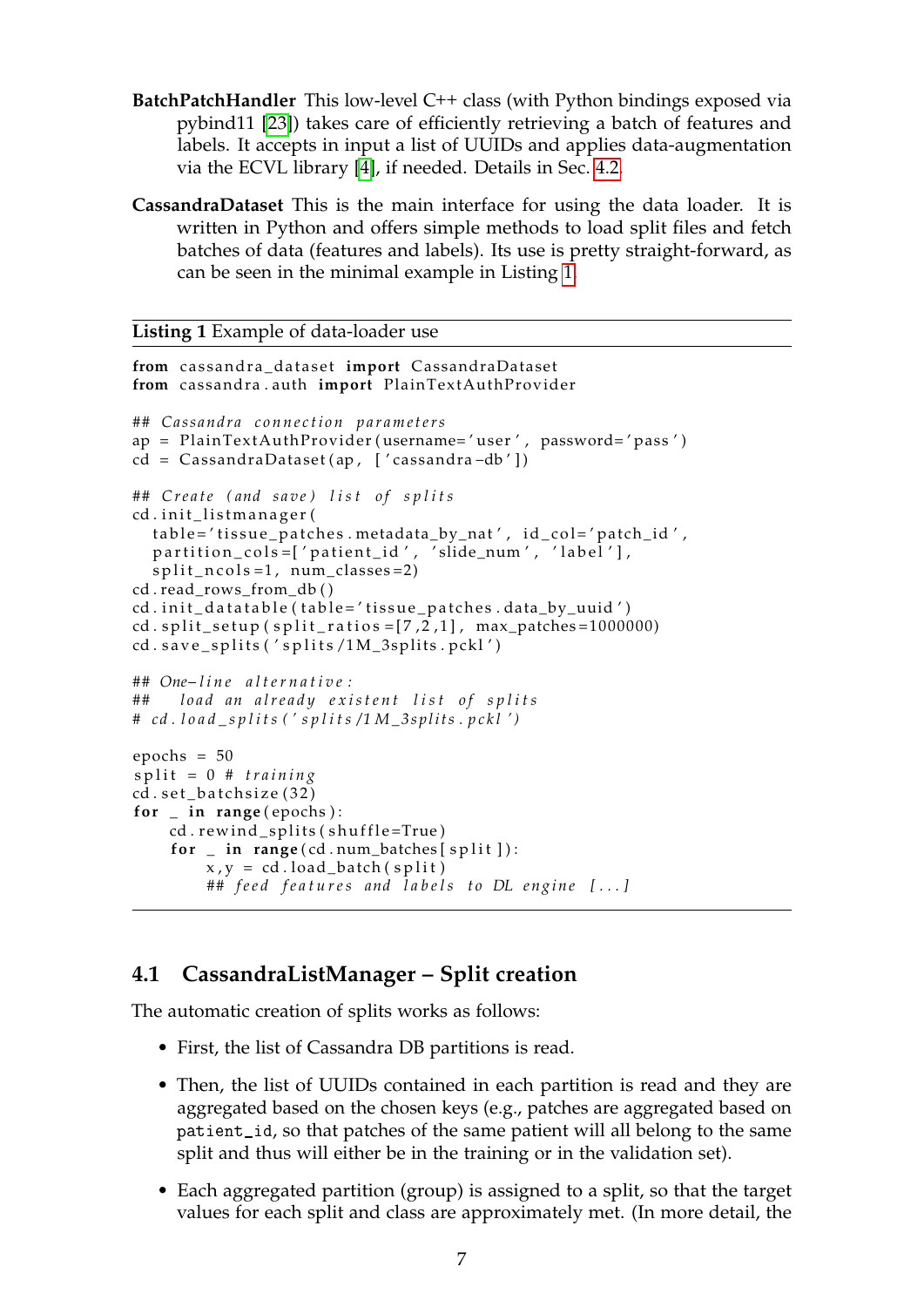desired target values are computed for each split/class combination and groups are assigned in round robin to the splits, provided they do not make them overflow. Finally, remaining groups are assigned to the splits randomly.)

• Once a bag of groups for each split has been computed, the rows are extracted in round robin from each group (to maximize diversity), until the target values are reached (or no more rows are available).

Note that given the standardized way in which data are stored in the DB and splits are formed (as lists of UUIDs), it is relatively easy to extend the split creation process with custom code, using the full list of rows which can be retrieved from the DB.

#### <span id="page-7-1"></span>**4.2 BatchPatchHandler – Performance optimizations**

In order to increase the loader throughput, we have adopted the following optimizations in our code:

- Data for each split are read in parallel by a thread pool (with 32 threads as default).
- Data are prefetched in background, while the GPU is processing the previous (mini-)batch.
- Data augmentations are applied in background as well.
- Double-buffering is used to reduce the DB+network latency: i.e., the download of a second batch starts while the first one is still in progress, thus halving the average batch latency.
- Expensive system resources, such as threads and Cassandra connections, are allocated lazily. This means that only splits effectively being used do consume resources and it is thus possible to have many unused splits without impacting the system performance (see application in Sec. [6\)](#page-12-0).

### <span id="page-7-0"></span>**5 Evaluation and discussion**

In this section we analyze our data management strategy, with the objective of identifying possible performance bottlenecks. In particular we want to measure the communication performance both on the client (data loader) and server (Cassandra) side. For the client side, we will measure the maximum throughput achievable by a single data loader, when it does not have to wait for computations on the retrieved data (i.e., cutting the actual GPU work). For the server side we will verify that our Cassandra servers are able to saturate their outgoing bandwidth, and that their retrieval time does not grow too much under heavy traffic load.

To allow better reproducibility we have tested our data loader using the standard ImageNet-2017 dataset (166 GB, 1,281,167 images, 1000 classes) [\[24\]](#page-18-9). Our test system is a cluster of 18 nodes, up to 2 running Cassandra DB and up to 16 consuming the data. The nodes are equipped with Intel Xeon E5-2680 v3 CPUs (12 cores, 2 threads/core) and are connected via a 10 Gb/s Ethernet (used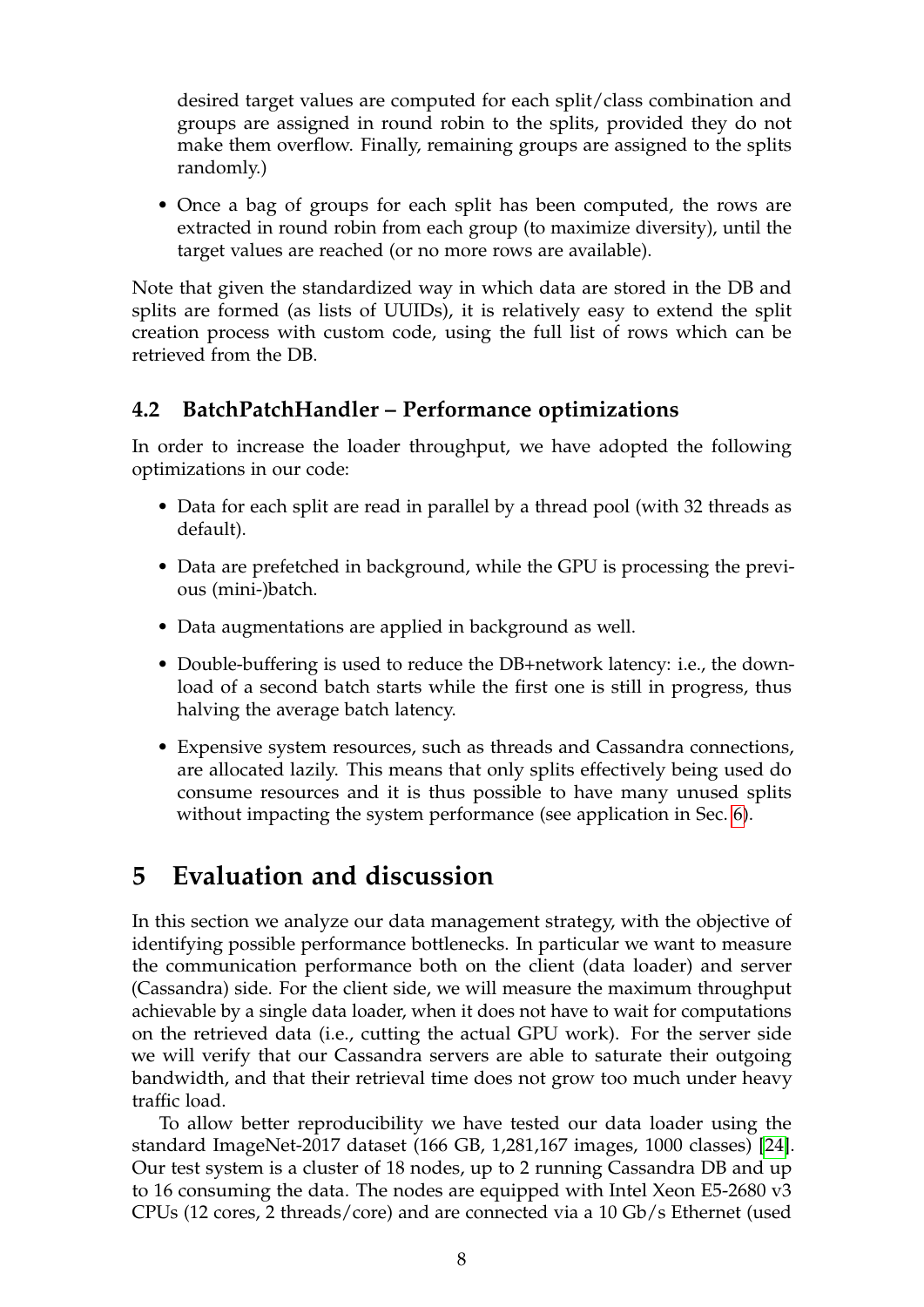by Cassandra) and a 56 Gb/s InfiniBand (used by our MPI parallel DL trainer for exchanging data, see Sec. [6\)](#page-12-0). The nodes do not have GPUs, but since in this work we are only interested in the data loading stage, we have simply simulated their presence (by means of appropriate time sleeps) whenever needed.

For portability reasons we chose not to run on bare metal, but we have instead adopted Docker containerization with Kubernetes orchestration, both for Cassandra servers and for our data loader. The use of containers can introduce some network overheads, but these are mostly negligible and more than compensated for by the ease of deploying and managing the system [\[1\]](#page-16-2).

#### **5.1 Populating the DB**

We have resized and center-cropped all the images to the standard resolution 224x224x3 (RGB) and saved them as BLOBs in the Cassandra DB, both as JPEG (quality: 90, average size: 20 kB) and not compressed TIFF (size: 150 kB). This data preprocessing step is easily parallelizable and scalable (no synchronizations are needed) and we implemented it with PySpark [\[31\]](#page-18-10).

#### <span id="page-8-0"></span>**5.2 Performance of the data loader (client)**

We have first tested the raw performance of a "short-circuited" data-loader, i.e., one which reads as many batches as possible, without actually consuming the data. Results are shown in Table [1](#page-9-0) and Figure [2.](#page-9-1) For the smaller (JPEG) images the throughput is between 11,000 and 18,000 images per second, whereas for the not compressed TIFFs it is between 3800 and 4900 images per second, peaking when the batch size is 128. Since the thread parallelism is always 32, the smallest batch size pays the maximum latency out of 32 images, whereas, when the batch size increases, the latencies are averaged between subsequent rounds of retrieval, and hence the throughput increases (for example, if the batch size is 128, the retrieval time of each thread is the sum of 4 sequential transfers). However, as the batch size continues to grow, so does the stress on the Cassandra server while serving a batch, increasing the retrieval latency, which in turn decreases the overall throughput. This behavior is more evident in the case of uncompressed images as shown in Figure [2.](#page-9-1) In fact, assuming full bandwidth and a conservative network latency of 30 *µ*s, transferring 20 KB and 150 KB on a 10 Gb Ethernet takes, respectively, less than 50 *µ*s and 150 *µ*s. Comparing these network transfer times with the DB retrieval times shown in Table [2,](#page-12-1) we can see how the latter tend to dominate the overall communication time.

As for the computational resources required in the data loading we note that they depend roughly on the transaction rate (assuming no data augmentation is performed). At maximum throughput, transferring 18k JPEG/s results in a CPU load of about 1900% (i.e., 19 threads at full speed, hence close to CPU saturation), whereas when moving 5k TIFF/s the load is about 400%. Considering that ResNet-50 [\[12\]](#page-17-14), the standard network when testing the ImageNet dataset, consumes about 200 images/s on an NVIDIA TITAN RTX GPU, we can see that, depending on the chosen batch size, a single data loader can sustain about 50-90 GPUs, when transferring compressed JPEG, and 19-24 when using not compressed TIFF.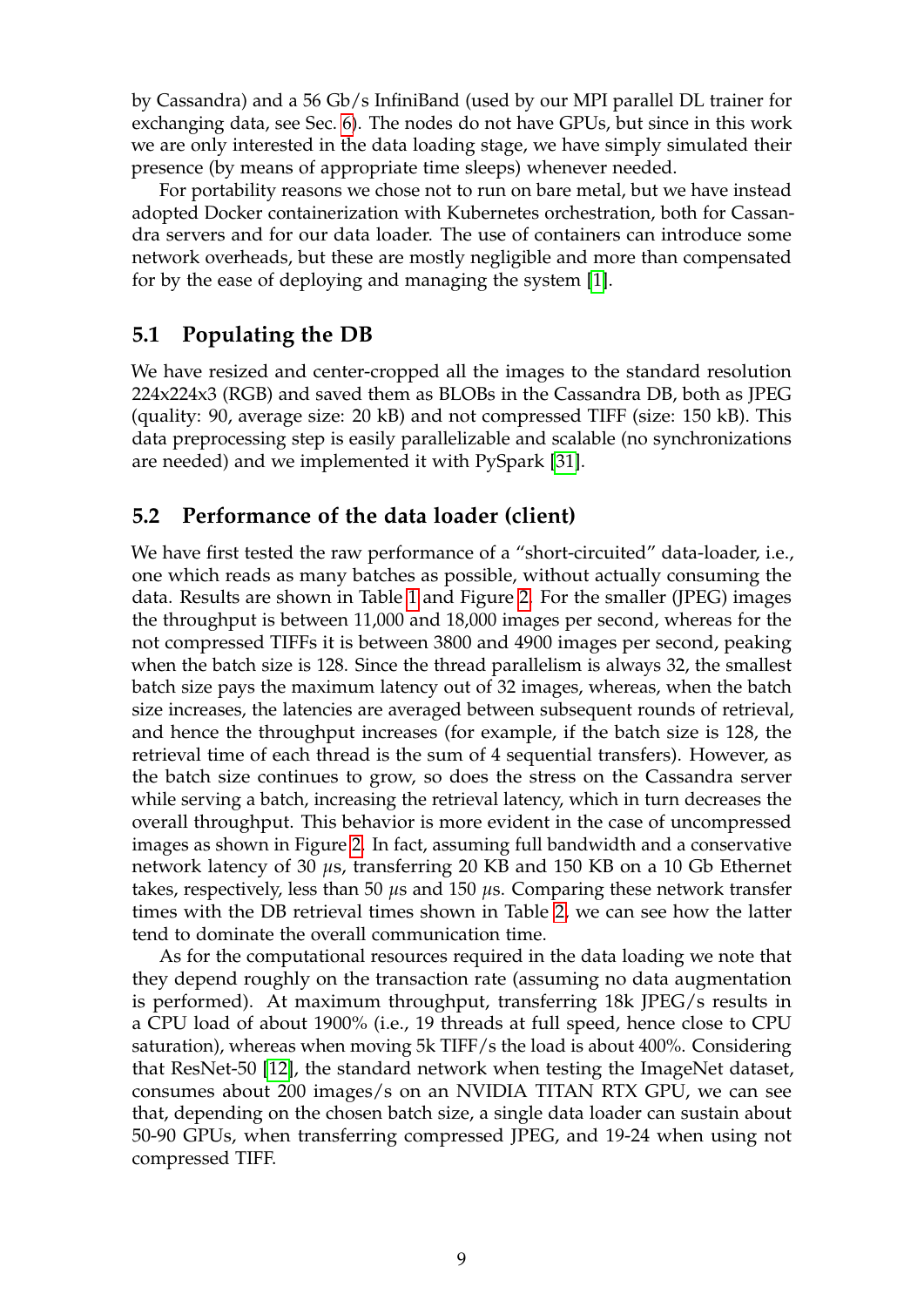<span id="page-9-0"></span>

| <b>Batch</b> | Image     | Time per                        | <b>Throughput</b>           |        |
|--------------|-----------|---------------------------------|-----------------------------|--------|
| size         | size [kB] | batch [ms]                      | $\left[\text{img/s}\right]$ | [MB/s] |
| 32           | 20        | $2.80 \pm 0.018$ 11440 $\pm$ 70 |                             | 230    |
| 64           | 20        | $4.87 \pm 0.017$ 13150 $\pm 45$ |                             | 260    |
| 128          | 20        | $7.58 \pm 0.024$ 16900 $\pm$ 55 |                             | 340    |
| 256          | 20        | $13.9 \pm 0.065$ 18400 $\pm 85$ |                             | 370    |
| 512          | 20        | $27.9 \pm 0.15$                 | $18340 \pm 95$              | 370    |
| 32           | 150       | $7.07 \pm 0.076$                | $4530 \pm 50$               | 680    |
| 64           | 150       | $13.2 \pm 0.13$                 | $4830 \pm 45$               | 720    |
| 128          | 150       | $26.3 \pm 0.40$                 | $4870 \pm 70$               | 730    |
| 256          | 150       | $61.3 \pm 1.3$                  | $4180 \pm 90$               | 630    |
| 512          | 150       | $132 \pm 1.9$                   | $3870 \pm 60$               | 580    |

Table 1: Single data-loader performance (retrieving data from a single Cassandra server).



<span id="page-9-1"></span>Figure 2: Throughput (MB/s) of the "short-circuited" data-loader (reading as many batches as possible) at different batch sizes. The graph presents two plots, showing the data rate for compressed (JPEG, dashed line) and not compressed (TIFF, solid line) images. As explained in [5.2,](#page-8-0) the not compressed case exhibits some performance degradation as the batch size increases.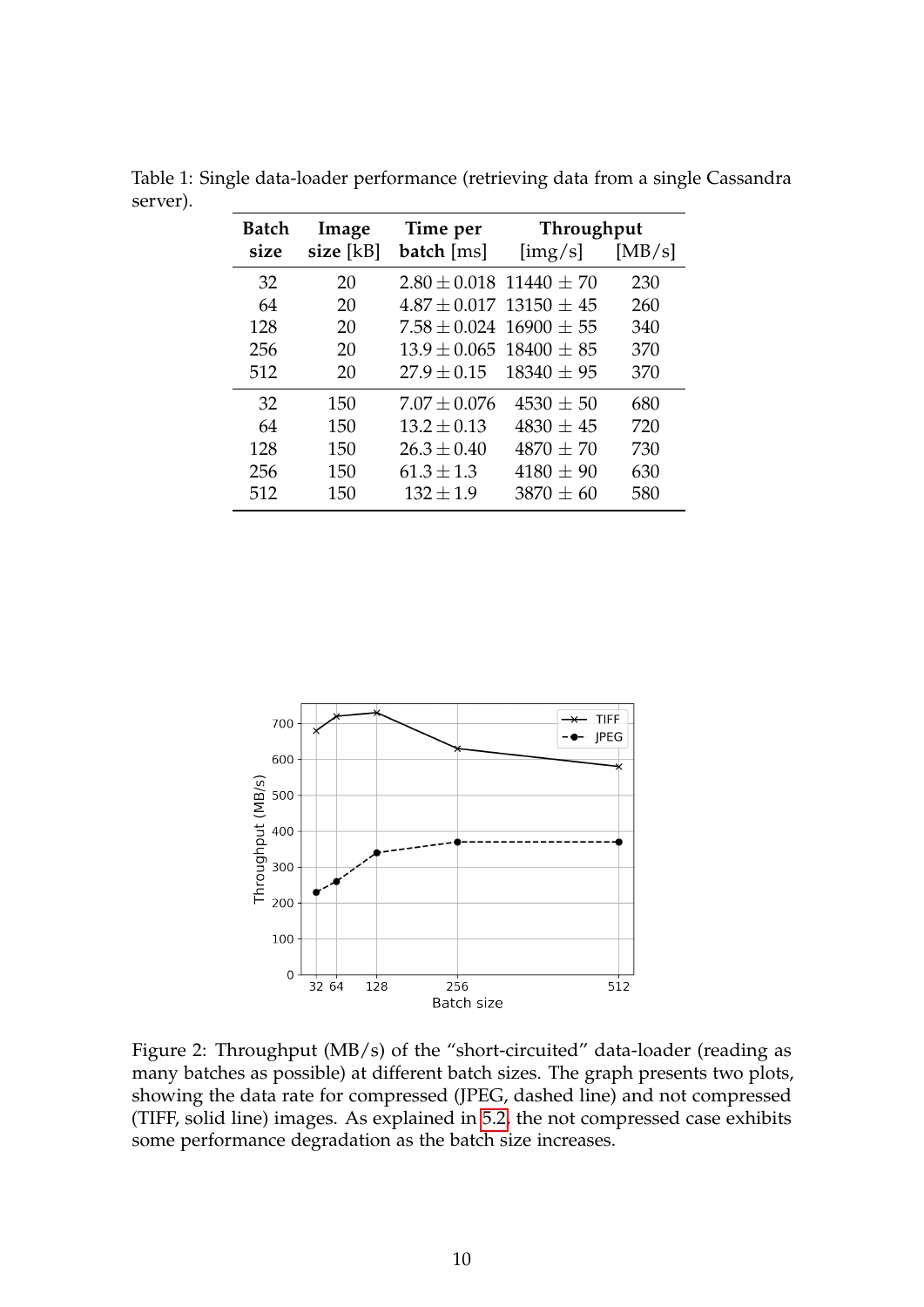#### **5.3 Performance of Cassandra DB (server)**

In this section we investigate the behavior of Cassandra server nodes under heavy load. We are interested in particular in seeing whether they can saturate the outgoing bandwidth  $(10 \text{Gb/s})$  when flooded by data requests, and if they can service these requests while keeping the DB latency stable. To this purpose we have measured the distribution of Cassandra retrieval latency (via the nodetool tablehistograms command) both with 1 and 16 active, short-circuited data loaders (with batch size = 256) which try to read as many data as possible from the servers. The results, in Table [2,](#page-12-1) show that the network can be saturated both when retrieving compressed and not compressed images and that read latencies up to the 95th percentile remain almost constant even when the network is saturated, whereas the 99th percentile grows approximately by a factor 2. As for the computational intensity, on a heavy-loaded Cassandra node we measure 1000% CPU usage when retrieving JPEGs and 700% with TIFFs.

The image rates at saturation are about 50,000 images/s for 20 kB JPEGs and 7000 images/s for not compressed 150 kB TIFFs, which amounts to serving enough data to feed, respectively, 250 and 35 GPUs, per Cassandra node.

#### **5.4 Scaling up/down Cassandra DB**

Cassandra DB allows for nodes to be added/removed to/from an existing ring (i.e., a Cassandra cluster), without any service disruption. We have verified that, when activating a second Cassandra node under heavy load, the outgoing bandwidth on both nodes is still saturated, and that when the second node is subsequently deactivated the load on the first one remains stable. Note that the scaling up/down of the ring has been performed while 16 loaders were continuously retrieving data from the DB, without any service interruption.

#### **5.5 Discussion**

#### **5.5.1 Performance comparison with parallel filesystems**

Our data loader, compared to high-end parallel filesystems, has a major performance disadvantage: communications to Cassandra servers are TCP based, whereas in parallel filesystems there can be RDMA transfers directly from the storage to the consuming nodes (if the network supports them) and this impacts both network latency and CPU usage. However, since the retrieval latency dominates the network one, the performance gap is not too wide: for example, a parallel filesystem installation using BeeGFS has latency in the order of 100 *µ*s and can support up to 250,000 operations/s per node [\[3\]](#page-16-3). In our case, we can fetch 150 KB images with latency of about one millisecond and we can reach bandwidth saturation at rate of 50,000 transfers/s per server node for 20 KB images, using a 10 GbE network and general purpose nodes. Parallel filesystem, on the other side, do not simplify the management of splits and metadata, as our approach does. Overall, we think that our design can be of particular interest for small and medium size systems, showing a good trade-off among performance, cost and ease of deployment.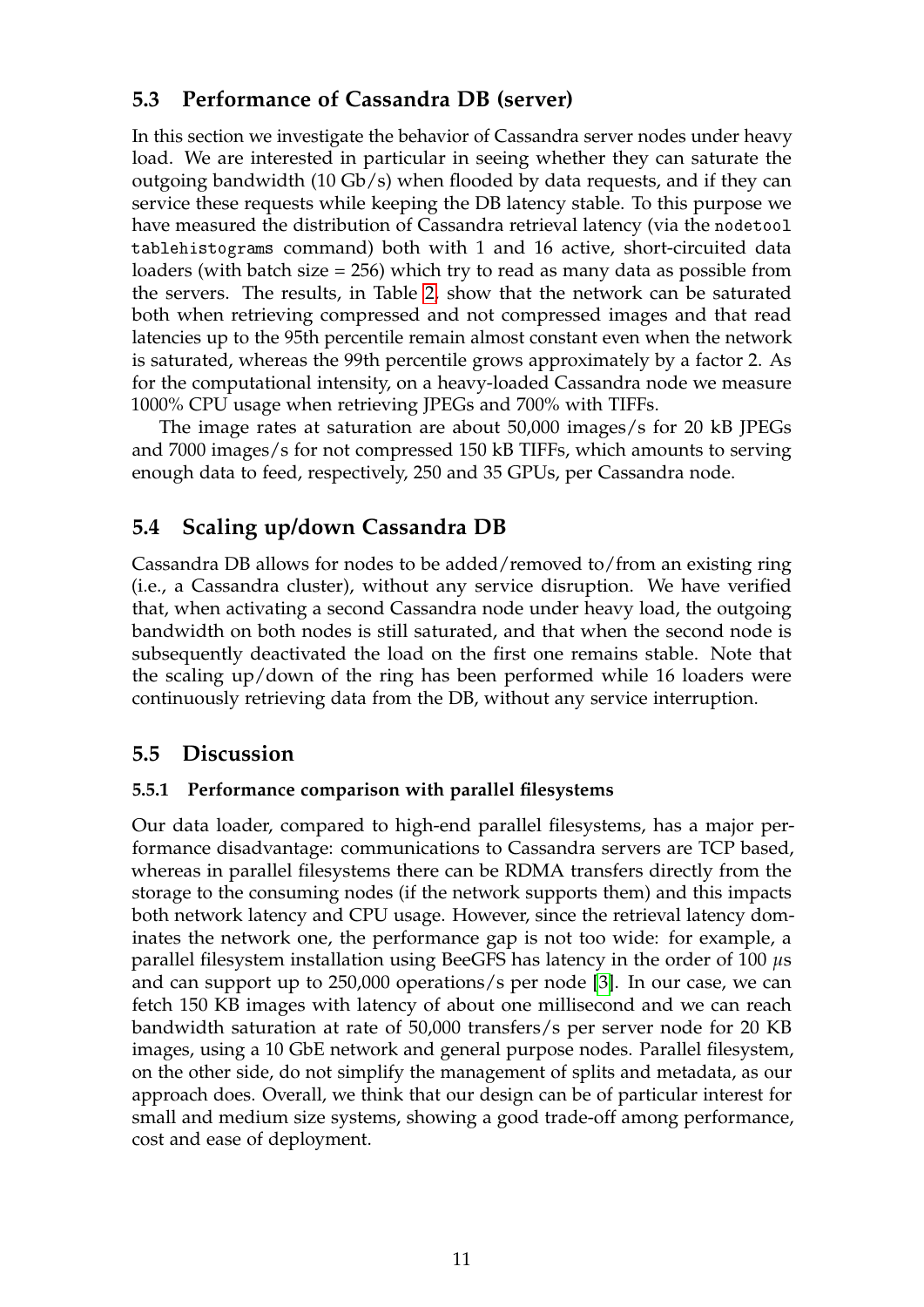<span id="page-11-0"></span>

<span id="page-11-1"></span>Figure 3: Throughput of the Distributed Deep Learning use case. The rows represent the results, using compressed (JPEG) and not compressed (TIFF) images. The columns show the different behavior as the number of worker per node increases from 1 (on the left most column) to 4. For all the graphs the horizontal and vertical axis are duplicated to show complementary information. The horizontal axes show respectively the number of actual workers used by the application (bottom) and the number of active nodes the workers are running on (top). The vertical axes show two different measures of throughput: the number of images per second processed (left axis) and the data rate in MB per second (right axis). Each graph presents two plots, showing the training and the validation tasks.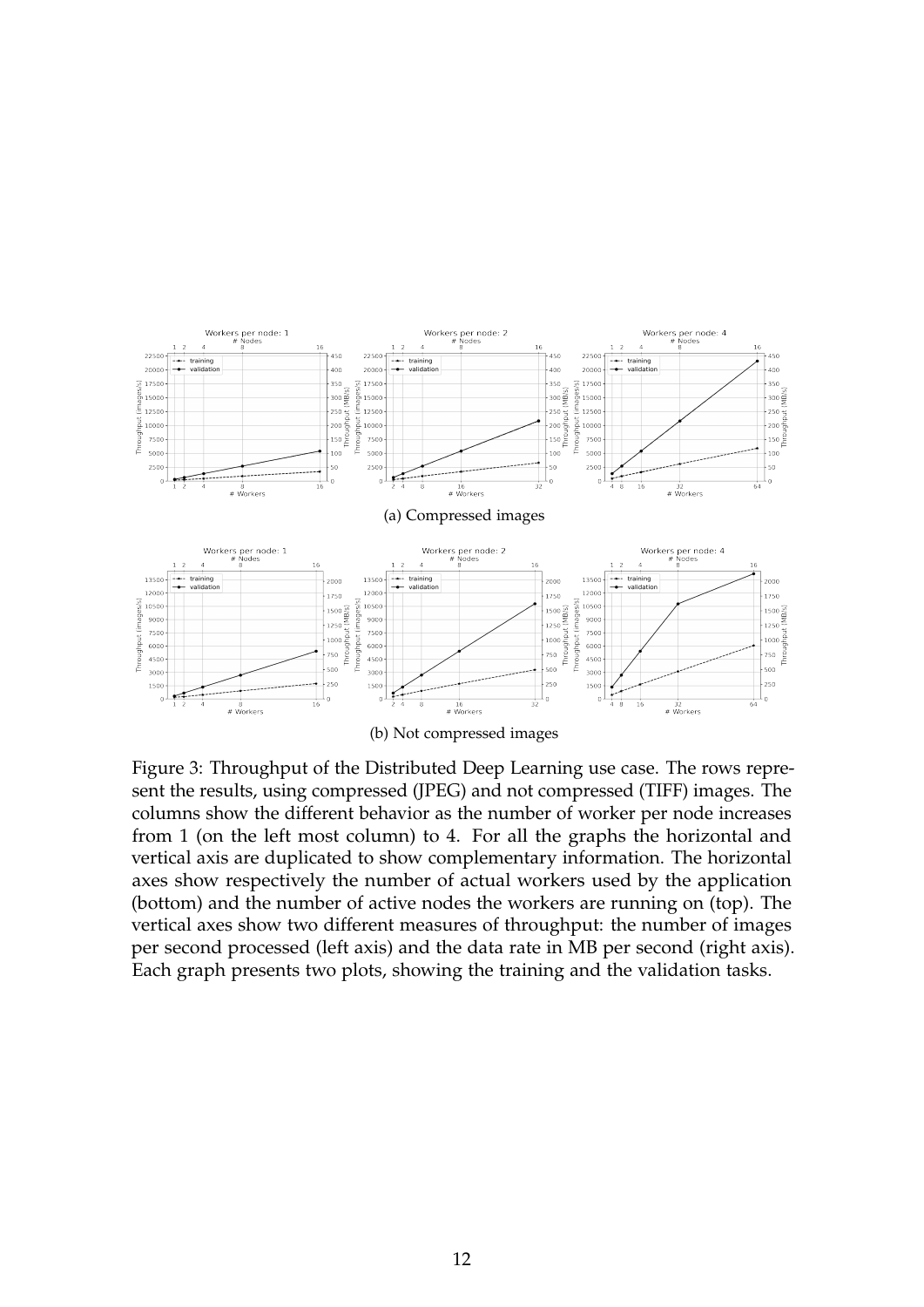| Percentile<br>$\lceil\% \rceil$ | Read latency<br>$[\mu s]$ | Percentile<br>[%] | Read latency<br>$[\mu s]$ |
|---------------------------------|---------------------------|-------------------|---------------------------|
| 50                              | 88.15                     | 50                | 88.15                     |
| 75                              | 105.78                    | 75                | 105.78                    |
| 95                              | 152.32                    | 95                | 152.32                    |
| 98                              | 182.79                    | 98                | 263.21                    |
| 99                              | 263.21                    | 99                | 454.83                    |
|                                 | (a) JPEG, $370$ MB/s      |                   | (b) JPEG, $1060$ MB/s     |
|                                 |                           |                   |                           |
| Percentile                      | Read latency              | Percentile        | Read latency              |
| $\lceil\% \rceil$               | $[\mu s]$                 | $\lceil\% \rceil$ | $[\mu s]$                 |
| 50                              | 454.83                    | 50                | 454.83                    |
| 75                              | 545.79                    | 75                | 545.79                    |
| 95                              | 943.13                    | 95                | 1131.75                   |
| 98                              | 1629.72                   | 98                | 1955.67                   |
| 99                              | 1955.67                   | 99                | 4055.27                   |

Table 2: Cassandra read latencies at medium load and at network saturation  $(10 \text{Gb/s}$  Ethernet). Batch size = 256. The leftmost tables refer to 1 data loader, whereas the rightmost ones to 16 data loaders.

#### <span id="page-12-1"></span>**5.5.2 Floating point vs integer data**

Our use case utilizes integer data (i.e., RGB images), but in many scientific application this does not happen: for example one might apply DL techniques to general tensors, where each spatial point is associated with floating point data (e.g., 64-bit), and, if the data are not compressed, an 8x increase in the required bandwidth has to be taken into account (compared to our not compressed TIFF case). This means that a 10 GbE can sustain only up to 4 GPUs. One approach that could be explored to help scaling the computation in this case (apart from using a faster network connection) would be using each computing node also as a Cassandra server, somehow resembling the solution adopted in [\[15\]](#page-17-8) for synthetic data.

### <span id="page-12-0"></span>**6 Distributed Deep Learning**

An application that can benefit hugely from our data loading solution is distributed DL [\[2\]](#page-16-4). In this section, after a brief introduction to parallelization methods for DL, we present a simple distributed training that leverages our data management strategy and we analyze its implementation and performance.

#### **6.1 Data and model parallelism**

The two main approaches to parallelize DL algorithms are data and model parallelization [\[2\]](#page-16-4).

A general workflow for data parallelism is the following: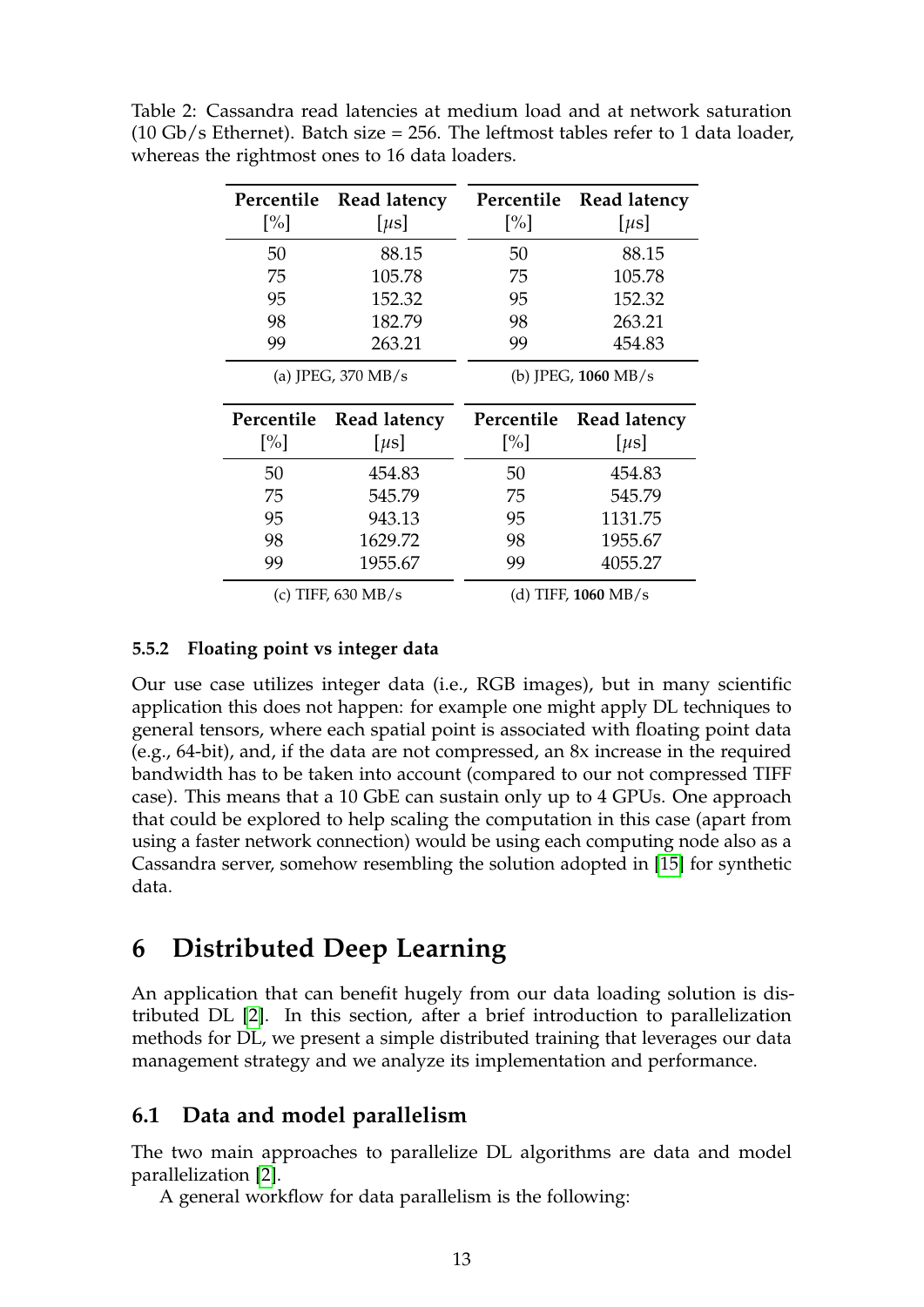- the neural network (NN) to be trained is copied to all the computational devices (e.g., GPUs);
- at every iteration, the current (global) mini-batch of samples is divided into chunks (local mini-batches), that are mapped to the local copies of the NN;
- at the end of each iteration the local gradients, computed after a backpropagation pass, are aggregated among all (or almost all) the workers, to compute the global gradient and update the network parameters.

In a distributed system the average of the gradients is typically implemented with an All-Reduce operation, followed by a local update of the parameters. This synchronization step affects the parallel efficiency of the distributed training, thus limiting the scalability of the computation. Another, subtler, scalability issue is related to the mini-batch size: as the parallelism increases, so does the global batch size and this can affect the generalization capability of the model [\[2\]](#page-16-4).

In model parallelism the computations of different parts of a neural network are performed by different devices (e.g., GPUs). In this case the mini-batch size is independent of the parallelism, and hence there is no reduction of generalization capabilities as in data parallelism. On the other hand, the main drawback of this approach is given by the high communication costs due to the dependencies among different parts of the NN. Some enhanced architectures have been proposed in literature to mitigate this overhead by using redundant computations, however model parallelism is typically used when the NN cannot fit on a single computational device or if the particular NN architecture (e.g., LSTM models) can be efficiently split across different devices.

#### **6.2 Decentralized data distribution**

In order to stress our data loading pipeline, we have implemented a basic version of synchronized data parallelism for the EDDL library [\[4\]](#page-16-1), extending the SGD optimizer by using Open MPI to compute the average of gradients, the losses and the performance metrics among all the parallel ranks. Note that this approach applies transparently to both inter- and intra-node communications.

We chose to keep a copy of synchronized parameters on each worker (an approach also called *mirrored strategy* [\[9\]](#page-17-15)), instead of using a centralized parameters server, as we are not interested on implementing more complex distributed schemas like asynchronous updates. We also chose to update NN parameters at each iteration to closely mimic the behavior of the original SGD algorithm.

Our data management strategy allows to easily distribute (and uniformly, globally permute) data among the MPI ranks, without the need for centralized process, as it is exemplified by the following procedure for a parallel system of size *n*:

- At startup, each rank reads the full list of the images hosted by the Cassandra servers. This can be done either by querying directly the DB or by reading a pre-shared file (of size about 60 MB for ImageNet).
- The data loader and the network on each rank are initialized with the same seed (e.g., broadcasted by rank 0).
- Each data loader creates 2*n* splits: *n* for training and *n* for validation (as described in § [4.1\)](#page-6-1).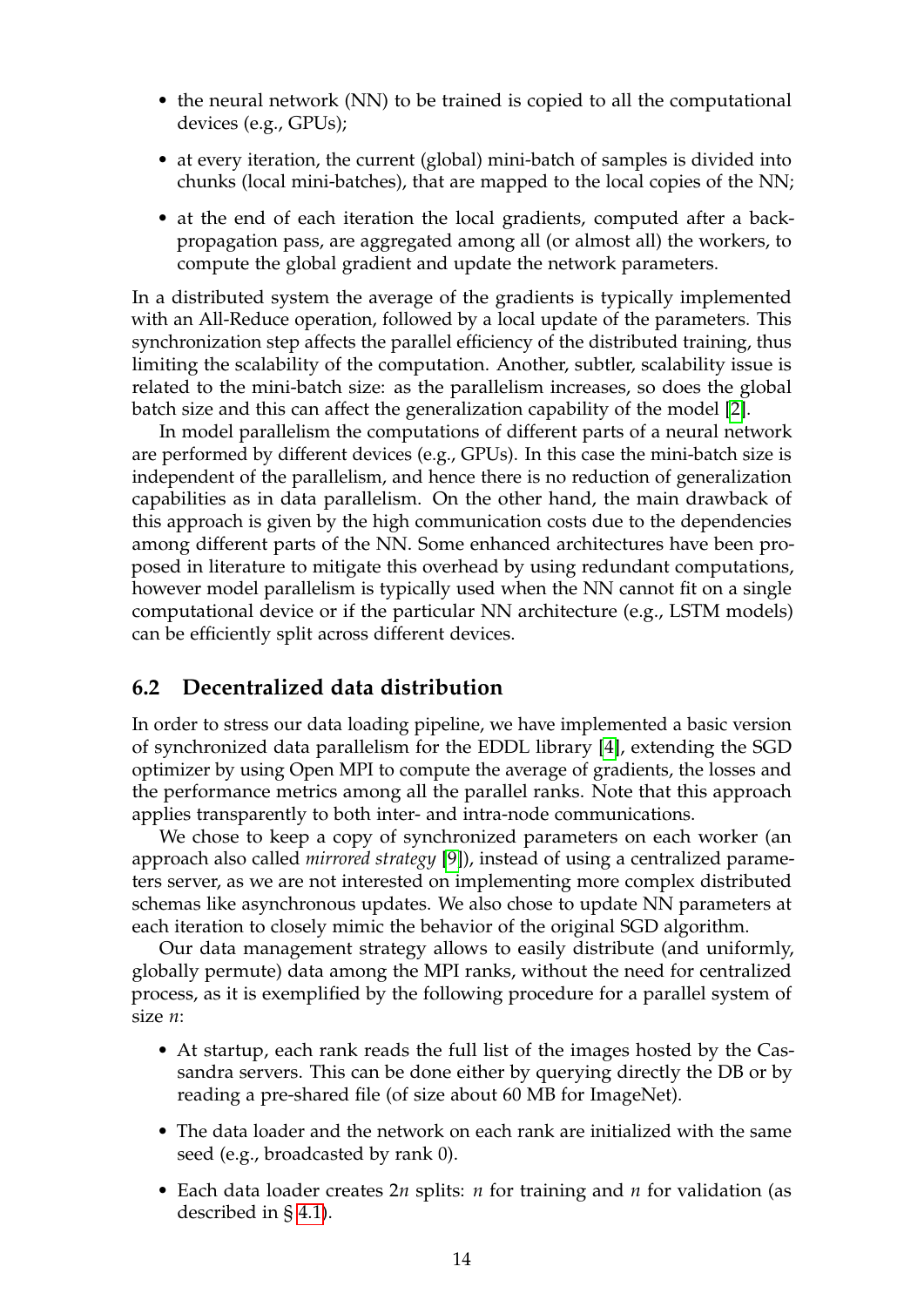- Rank *i* will read training data from split *i* and validation data from split  $n + i$ .
- At the end of an epoch the UUIDs in the training splits are shuffled (again, using the same seed on each rank) and the next epoch can start.

Some observations:

- In EDDL is currently impossible to set the seed for the network initialization, hence at startup we broadcast the network parameters from rank 0, to be able to start the training everywhere in the same state.
- Since resources consumed by splits are lazily allocated, the load on each rank remains constant when the parallelism grows.

#### **6.3 Simulation of multi-GPU training**

We have adapted our MPI distributed learner to simulate the load on the Cassandra servers induced by different training configuration (up to 16 nodes, up to 4 GPUs per node) in the following way:

- The GPU computations have been replaced by appropriate time sleeps, obtained by actual performance measures on an NVIDIA TITAN RTX GPU.
- The communications are normally carried out, using the UCX module [\[29\]](#page-18-11) (in our system: inter-node via InfiniBand, intra-node via shared memory).

We have chosen to assign 6 threads per MPI rank (i.e., options --map-by node:pe=6 --bind-to core of mpirun) and we have specified in the hostfile a number of slots per each node equal to the number of simulated GPUs.

After the initial setup phase, in which the splits are created, each worker starts the loop across the epochs. During each epoch two inner loops across the local batches are performed, respectively to train and validate the model. From the point of view of the data loader the operations performed are identical, because the only difference is the split index used to get the local batch. However, the operations simulated on the retrieved data are different. The training loop involves a local forward and backward propagation (simulated by time sleeps), followed by the gradient average operation (which is instead performed in full, exactly as in the case where GPUs are available), run to keep the network copies synchronized at the end of every iteration. The validation loop, on the other hand, computes only a local forward pass (simulated) followed by a global average for losses and metrics (fully performed). Since these average operations involve only floating point communications, their overhead is negligible and the validation task behaves as an embarrassing parallel algorithm and scales linearly (up to saturation of the outgoing bandwidth of the Cassandra servers). Accordingly to the difference in the operations, the sleeps for training (forward and backward) and validation (only forward) are different, so as to match the actual values we have measured on GPUs.

The throughputs obtained by simulating distributed trainings with compressed and not compressed images are shown in Tables [3](#page-15-2) and [4,](#page-16-5) and Figures [3a](#page-11-0) and [3b.](#page-11-1) As can be seen by the data, the validation measurements show a linear relationship between the number of running workers and the throughput. There is an exception for the validation of not compressed images with 64 workers,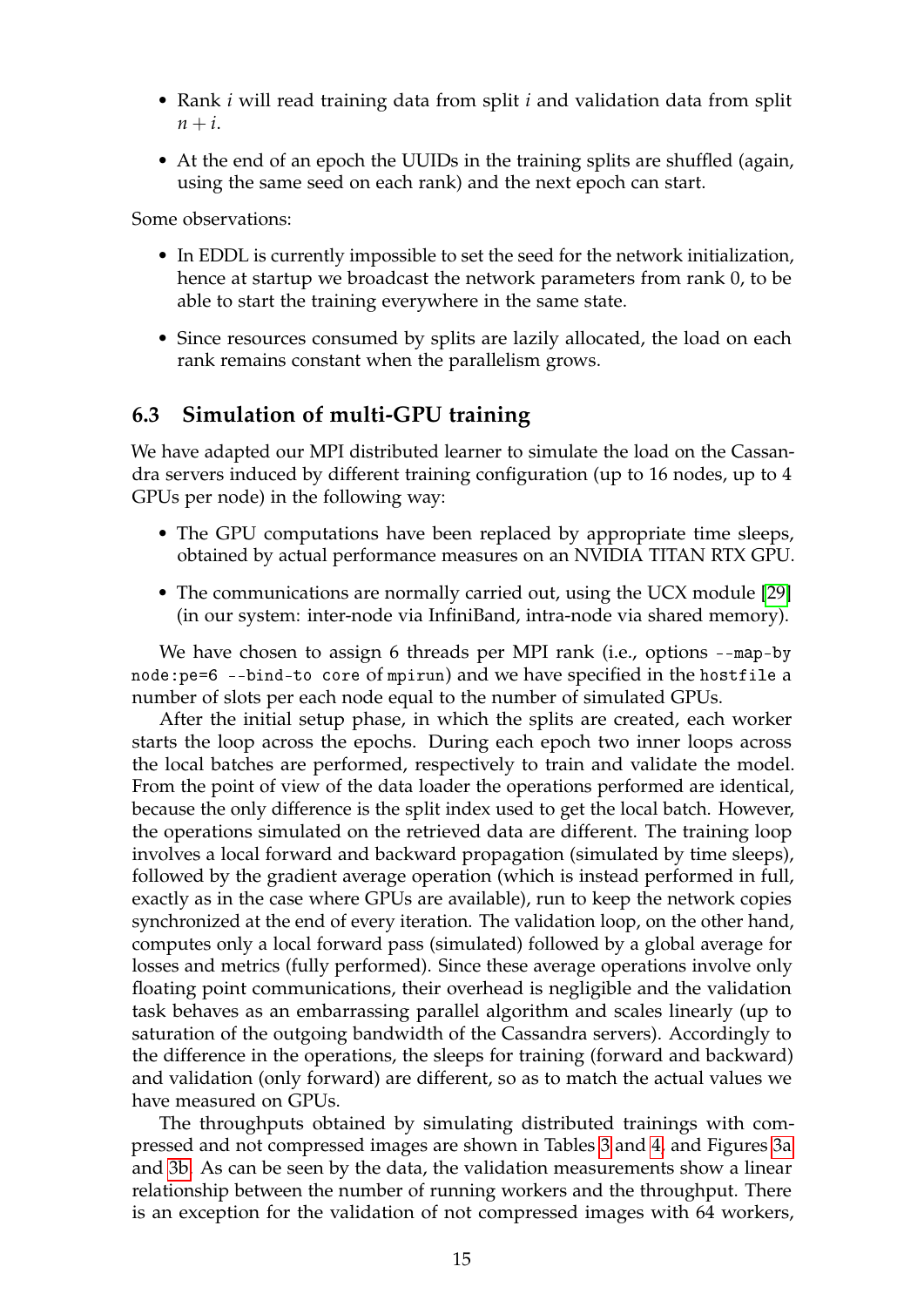<span id="page-15-2"></span>

| # Nodes        | <b>Node</b>    | <b>Training</b> |                                                        | Validation                                             |     |
|----------------|----------------|-----------------|--------------------------------------------------------|--------------------------------------------------------|-----|
|                | load           |                 | $\left[\text{img/s}\right]$ $\left[\text{MB/s}\right]$ | $\left[\text{img/s}\right]$ $\left[\text{MB/s}\right]$ |     |
| 1              | $\mathbf{1}$   | 194             | 3                                                      | 340                                                    | 6   |
| $\overline{2}$ | 1              | 263             | 5                                                      | 677                                                    | 13  |
| 4              | 1              | 479             | 9                                                      | 1353                                                   | 27  |
| 8              | 1              | 912             | 18                                                     | 2710                                                   | 54  |
| 16             | 1              | 1739            | 34                                                     | 5420                                                   | 108 |
| 1              | 2              | 279             | 5                                                      | 681                                                    | 13  |
| 2              | 2              | 487             | 9                                                      | 1356                                                   | 27  |
| 4              | 2              | 918             | 18                                                     | 2713                                                   | 54  |
| 8              | 2              | 1723            | 34                                                     | 5428                                                   | 108 |
| 16             | 2              | 3303            | 66                                                     | 10848                                                  | 216 |
| 1              | $\overline{4}$ | 478             | 9                                                      | 1363                                                   | 27  |
| 2              | 4              | 902             | 18                                                     | 2725                                                   | 54  |
| 4              | 4              | 1648            | 32                                                     | 5422                                                   | 108 |
| 8              | 4              | 3101            | 62                                                     | 10841                                                  | 216 |
| 16             | 4              | 5908            | 118                                                    | 21602                                                  | 432 |

Table 3: Data loading during distributed training. Compressed files (JPEG, 20 kB), batch size  $= 28$ .

where the throughput saturates the bandwidth of the 2 Cassandra servers being used.

## <span id="page-15-0"></span>**7 Software availability**

Our software is free, distributed under the MIT License. The code used in this article is available in the branch *distributed* of the following GitHub repository: [https:](https://github.com/deephealthproject/promort_pipeline) [//github.com/deephealthproject/promort\\_pipeline](https://github.com/deephealthproject/promort_pipeline). Up-to-date code, as well as future updates, can be found here: [https://github.com/deephealthproject/](https://github.com/deephealthproject/CassandraDL) [CassandraDL](https://github.com/deephealthproject/CassandraDL).

### <span id="page-15-1"></span>**8 Conclusion and future work**

In this work we have introduced a novel strategy to efficiently and scalably manage data in DL processes by leveraging Apache Cassandra NoSQL DB, and we have shown the ease of use and performance of our newly developed data loader in the context of image classification. In the future we would like to extend our data loader to include more DL frameworks (e.g., TensorFlow or PyTorch) and extend its functionalities to include, e.g., support for image segmentation problems.

## **Acknowledgments**

This work has been funded by the European Commission under the H2020 program grant DeepHealth (n. 825111). We would like to thank NVIDIA for the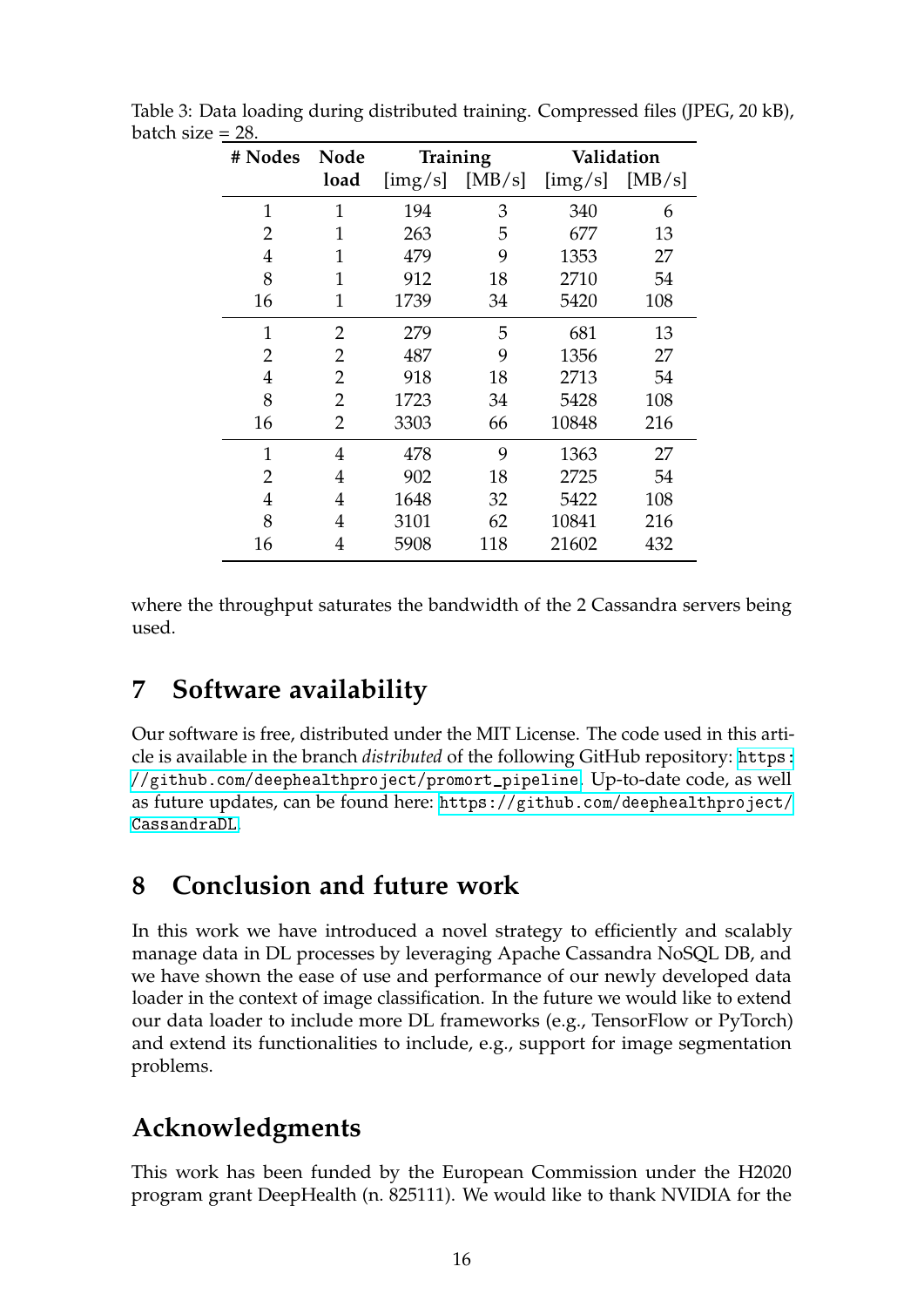<span id="page-16-5"></span>Table 4: Data loading during distributed training. Not compressed files (TIFF, 150 kB), batch size = 28. Throughput during the validation phase in the last row  $(16 \cdot 4 = 64$  MPI ranks) saturates the combined bandwidth (20 Gb/s) of the 2 Cassandra servers in our ring.

| # Nodes        | <b>Node</b>    | Training                    |        | Validation                                             |      |
|----------------|----------------|-----------------------------|--------|--------------------------------------------------------|------|
|                | load           | $\left[\text{img/s}\right]$ | [MB/s] | $\left[\text{img/s}\right]$ $\left[\text{MB/s}\right]$ |      |
| $\mathbf{1}$   | $\mathbf{1}$   | 195                         | 29     | 340                                                    | 51   |
| 2              | 1              | 263                         | 39     | 677                                                    | 101  |
| $\overline{4}$ | 1              | 478                         | 71     | 1354                                                   | 203  |
| 8              | 1              | 916                         | 137    | 2705                                                   | 405  |
| 16             | 1              | 1747                        | 262    | 5414                                                   | 812  |
| $\mathbf{1}$   | $\overline{2}$ | 274                         | 41     | 677                                                    | 101  |
| 2              | 2              | 492                         | 73     | 1355                                                   | 203  |
| $\overline{4}$ | 2              | 913                         | 137    | 2712                                                   | 406  |
| 8              | 2              | 1733                        | 260    | 5421                                                   | 813  |
| 16             | 2              | 3310                        | 496    | 10802                                                  | 1620 |
| $\mathbf{1}$   | $\overline{4}$ | 472                         | 70     | 1350                                                   | 202  |
| 2              | $\overline{4}$ | 891                         | 133    | 2706                                                   | 405  |
| $\overline{4}$ | 4              | 1655                        | 248    | 5415                                                   | 812  |
| 8              | 4              | 3123                        | 468    | 10788                                                  | 1618 |
| 16             | 4              | 6059                        | 908    | 14198                                                  | 2129 |

donation of a TITAN RTX GPU (as part of the CADL 2020 BPA), that we have used in our tests. Finally, we thank E. Gobbetti and L. Pireddu for their insightful advice while reviewing the draft, and our system administrators M. Moro and M. Muggiri, for their continuous support during the evaluation phases.

## **References**

- <span id="page-16-2"></span>[1] Angel M Beltre et al. "Enabling HPC workloads on cloud infrastructure using Kubernetes container orchestration mechanisms". In: *2019 IEEE/ACM International Workshop on Containers and New Orchestration Paradigms for Isolated Environments in HPC (CANOPIE-HPC)*. IEEE. 2019, pp. 11–20.
- <span id="page-16-4"></span>[2] Tal Ben-Nun and Torsten Hoefler. "Demystifying Parallel and Distributed Deep Learning: An In-Depth Concurrency Analysis". In: *ACM Comput. Surv.* 52.4 (Aug. 2019). ISSN: 0360-0300. DOI: [10.1145/3320060](https://doi.org/10.1145/3320060). URL: [https:](https://doi.org/10.1145/3320060) [//doi.org/10.1145/3320060](https://doi.org/10.1145/3320060).
- <span id="page-16-3"></span>[3] Peter Braam. *Shaping tomorrow with BeeGFS. The architecture, technology, product direction and development plans.* ISC High Performance 2021. 2021.
- <span id="page-16-1"></span>[4] Michele Cancilla et al. "The DeepHealth Toolkit: a unified framework to boost biomedical applications". In: *2020 25th International Conference on Pattern Recognition (ICPR)*. IEEE. 2021, pp. 9881–9888.
- <span id="page-16-0"></span>[5] Philip Carns et al. "Small-file access in parallel file systems". In: *2009 IEEE International Symposium on Parallel & Distributed Processing*. IEEE. 2009, pp. 1–11.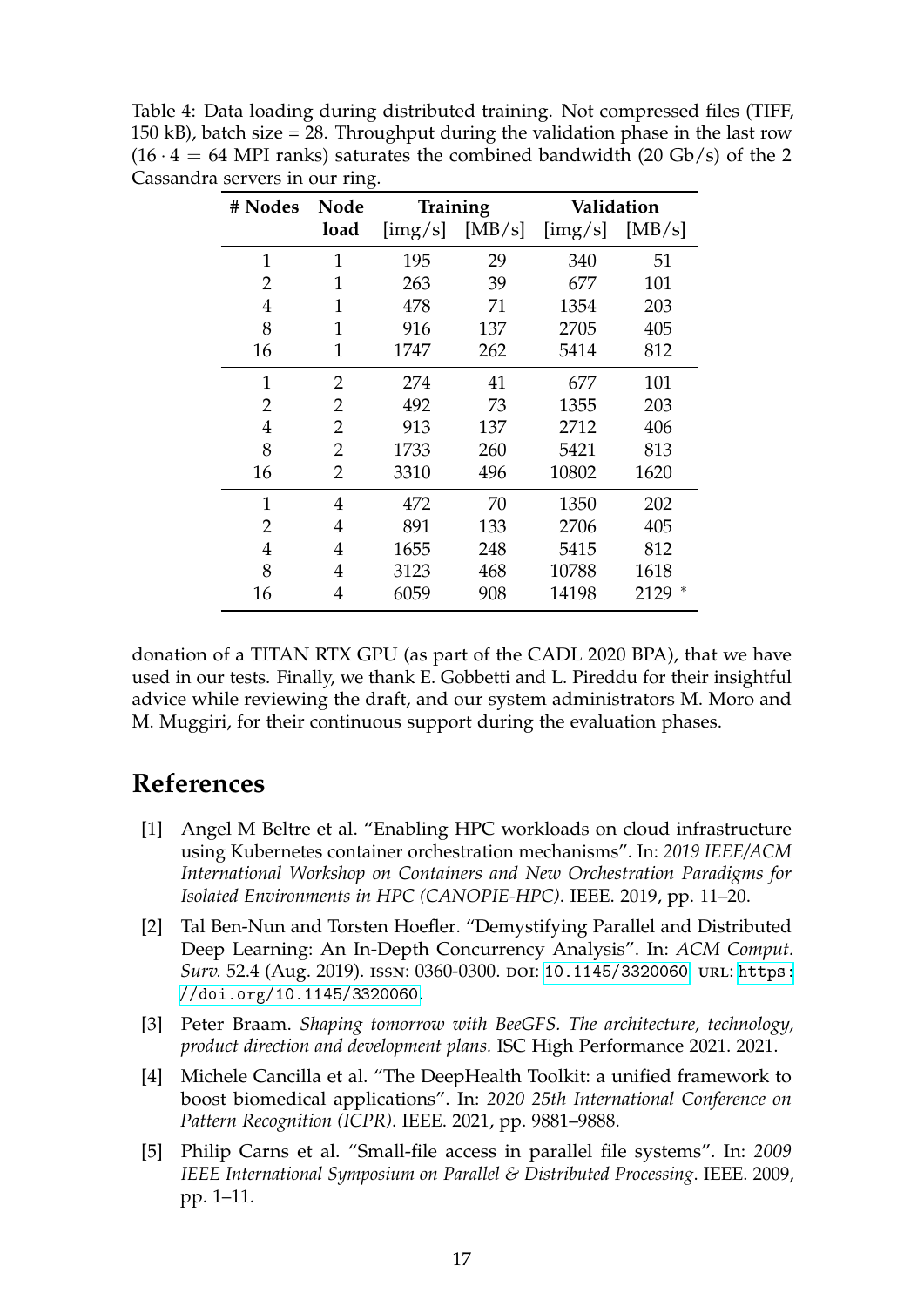- <span id="page-17-10"></span>[6] *Cassandra Case Studies*. <https://cassandra.apache.org/case-studies/>. 2021.
- <span id="page-17-9"></span>[7] Ali Davoudian, Liu Chen, and Mengchi Liu. "A survey on NoSQL stores". In: *ACM Computing Surveys (CSUR)* 51.2 (2018), pp. 1–43.
- <span id="page-17-0"></span>[8] Nikoli Dryden et al. "Clairvoyant prefetching for distributed machine learning I/O". In: *SC '21: The International Conference for High Performance Computing, Networking, Storage and Analysis, St. Louis, Missouri, USA, November 14 - 19, 2021*. Ed. by Bronis R. de Supinski, Mary W. Hall, and Todd Gamblin. ACM, 2021, 92:1-92:15. poi: 10.1145/3458817.3476181. url: <https://doi.org/10.1145/3458817.3476181>.
- <span id="page-17-15"></span>[9] Aurelien Geron. *Hands-On Machine Learning with Scikit-Learn, Keras, and TensorFlow: Concepts, Tools, and Techniques to Build Intelligent Systems*. 2nd. O'Reilly Media, Inc., 2019. isbn: 1492032646.
- <span id="page-17-11"></span>[10] Ian Goodfellow, Yoshua Bengio, and Aaron Courville. *Deep Learning*. [http:](http://www.deeplearningbook.org) [//www.deeplearningbook.org](http://www.deeplearningbook.org). MIT Press, 2016.
- <span id="page-17-13"></span>[11] Brian Hayes. "Computing science: The easiest hard problem". In: *American Scientist* 90.2 (2002), pp. 113–117.
- <span id="page-17-14"></span>[12] Kaiming He et al. "Deep residual learning for image recognition". In: *Proceedings of the IEEE conference on computer vision and pattern recognition*. 2016, pp. 770–778.
- <span id="page-17-3"></span>[13] Marcin Krotkiewski. *Dealing with small files in HPC environments: automatic loop-back mounting of disk images*. 2017.
- <span id="page-17-7"></span>[14] Thorsten Kurth et al. "Exascale deep learning for climate analytics". In: *SC18: International Conference for High Performance Computing, Networking, Storage and Analysis*. IEEE. 2018, pp. 649–660.
- <span id="page-17-8"></span>[15] Nouamane Laanait et al. "Exascale deep learning for scientific inverse problems". In: *arXiv preprint arXiv:1909.11150* (2019).
- <span id="page-17-2"></span>[16] Paras Lakhani et al. "Hello world deep learning in medical imaging". In: *Journal of digital imaging* 31.3 (2018), pp. 283–289.
- <span id="page-17-6"></span>[17] Avinash Lakshman and Prashant Malik. "Cassandra: a decentralized structured storage system". In: *ACM SIGOPS Operating Systems Review* 44.2 (2010), pp. 35–40.
- <span id="page-17-12"></span>[18] Paul J. Leach, Rich Salz, and Michael H. Mealling. *A Universally Unique IDentifier (UUID) URN Namespace. RFC 4122. July 2005. DOI: [10.17487/](https://doi.org/10.17487/RFC4122)* [RFC4122](https://doi.org/10.17487/RFC4122). URL: <https://rfc-editor.org/rfc/rfc4122.txt>.
- <span id="page-17-4"></span>[19] Xiuqiao Li et al. "Small files problem in parallel file system". In: *2011 International Conference on Network Computing and Information Security*. Vol. 2. IEEE. 2011, pp. 227–232.
- <span id="page-17-1"></span>[20] Geert Litjens et al. "1399 H&E-stained sentinel lymph node sections of breast cancer patients: the CAMELYON dataset". In: *GigaScience* 7.6 (2018), giy065.
- <span id="page-17-5"></span>[21] Pierre Matri et al. "TýrFS: increasing small files access performance with dynamic metadata replication". In: *2018 18th IEEE/ACM International Symposium on Cluster, Cloud and Grid Computing (CCGRID)*. IEEE. 2018, pp. 452– 461.